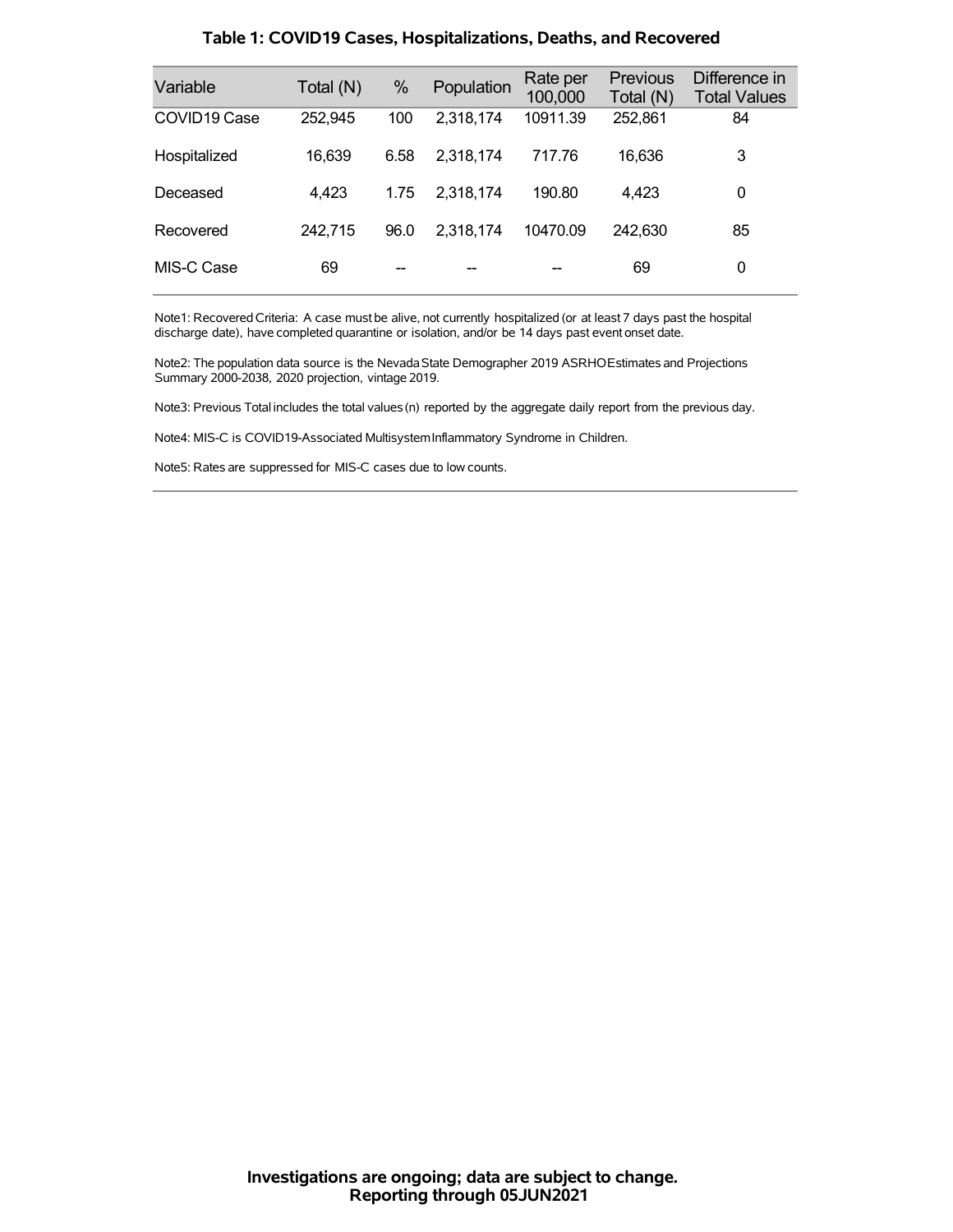## **Table 2: COVID19 Cases**

| Variable                            | Outcome                           | N      | %    | Population | Rate per<br>100,000 |
|-------------------------------------|-----------------------------------|--------|------|------------|---------------------|
| Age Categories                      | Aged 4 or less                    | 5229   | 2.07 | 149,165    | 3505.5              |
|                                     | Aged 5 to 17                      | 24317  | 9.61 | 406,595    | 5980.6              |
|                                     | Aged 18 to 24                     | 31672  | 12.5 | 216,762    | 14611               |
|                                     | Aged 25 to 49                     | 115716 | 45.7 | 803,732    | 14397               |
|                                     | Aged 50 to 64                     | 48975  | 19.4 | 423,461    | 11565               |
|                                     | Aged 64+                          | 26946  | 10.7 | 318,459    | 8461.4              |
|                                     | Unknown                           | 90     | 0.04 |            |                     |
| <b>Birth Sex</b>                    | Female                            | 129526 | 51.2 | 1,160,285  | 11163               |
|                                     | Male                              | 121348 | 48.0 | 1,157,889  | 10480               |
|                                     | Unknown                           | 2071   | 0.82 |            |                     |
| Race/Ethnicity                      | Hispanic                          | 83052  | 32.8 | 763,053    | 10884               |
|                                     | White                             | 63227  | 25.0 | 1,006,929  | 6279.2              |
|                                     | <b>Black</b>                      | 19621  | 7.76 | 262,671    | 7469.8              |
|                                     | Asian or Pacific Islander         | 19150  | 7.57 | 270,209    | 7087.1              |
|                                     | American Indian, Eskimo, or Aleut | 379    | 0.15 | 15,311     | 2475.3              |
|                                     | Other                             | 18049  | 7.14 | Ĭ.         |                     |
|                                     | <b>Unknown</b>                    | 49467  | 19.6 |            |                     |
| <b>Underlying Medical Condition</b> | Yes                               | 49840  | 19.7 |            |                     |
|                                     | No/Unknown                        | 203105 | 80.3 |            |                     |

Note1: Breakdown of Race is exlusivelynon-Hispanic.

Note2: Underlying Medical Condition is any identified health condition.

Note3: The population data source is the NevadaState Demographer 2019 ASRHOEstimates and Projections Summary 2000-2038, 2020 projection, vintage 2019.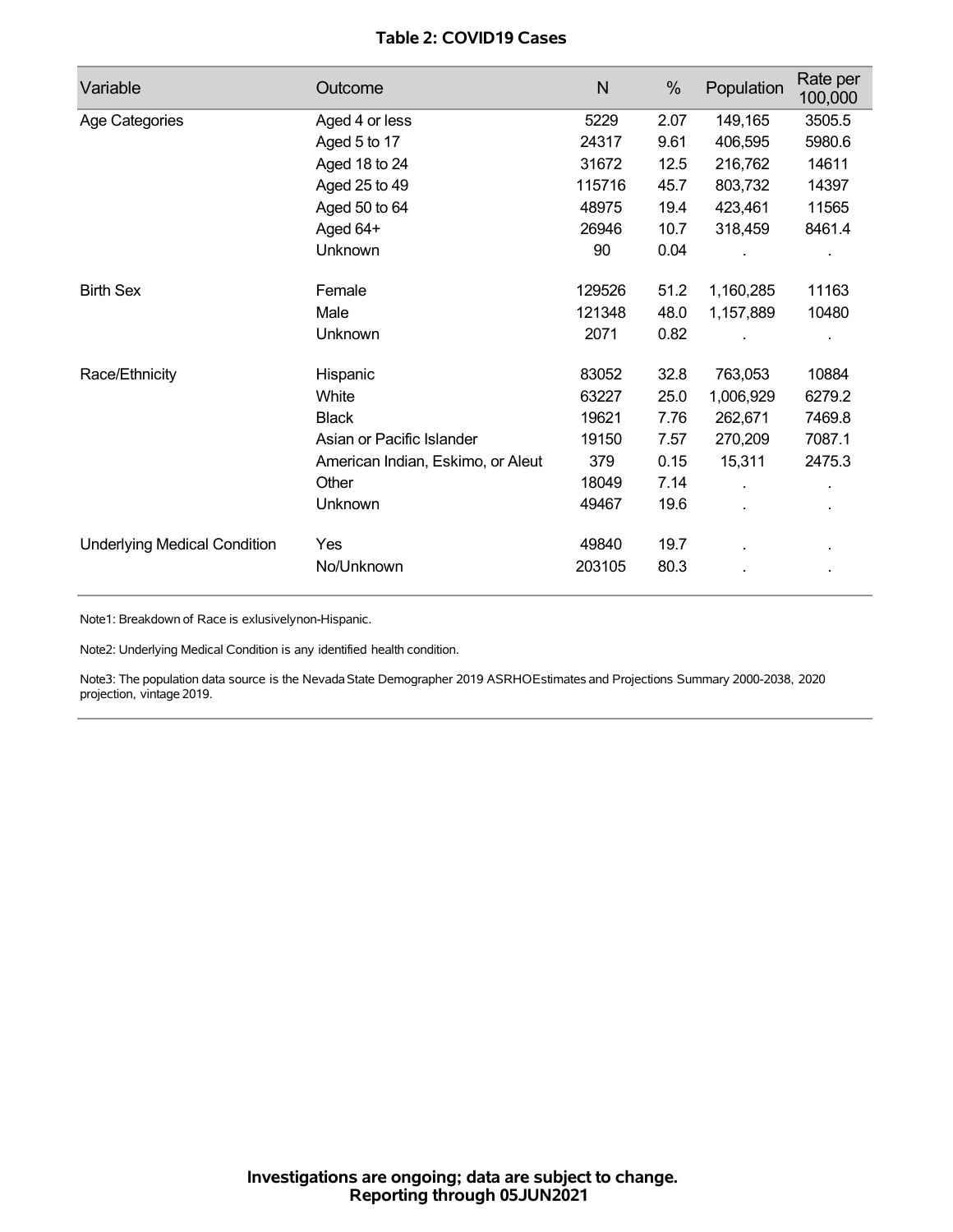| Variable         | Outcome                           | N    | %    | Population | Rate per<br>100,000 |
|------------------|-----------------------------------|------|------|------------|---------------------|
| Age Categories   | Aged 4 or less                    | 111  | 0.7  | 149,165    | 74.41               |
|                  | Aged 5 to 17                      | 192  | 1.2  | 406,595    | 47.22               |
|                  | Aged 18 to 24                     | 357  | 2.1  | 216,762    | 164.70              |
|                  | Aged 25 to 49                     | 3904 | 23.5 | 803,732    | 485.73              |
|                  | Aged 50 to 64                     | 4678 | 28.1 | 423,461    | 1104.7              |
|                  | Aged 64+                          | 7395 | 44.4 | 318,459    | 2322.1              |
|                  | Unknown                           | 2    | 0.0  |            |                     |
| <b>Birth Sex</b> | Female                            | 7363 | 44.3 | 1,160,285  | 634.59              |
|                  | Male                              | 9250 | 55.6 | 1,157,889  | 798.87              |
|                  | <b>Unknown</b>                    | 26   | 0.2  |            |                     |
| Race/Ethnicity   | Hispanic                          | 5020 | 30.2 | 763,053    | 657.88              |
|                  | White                             | 5816 | 35.0 | 1,006,929  | 577.60              |
|                  | <b>Black</b>                      | 2166 | 13.0 | 262,671    | 824.61              |
|                  | Asian or Pacific Islander         | 1860 | 11.2 | 270,209    | 688.36              |
|                  | American Indian, Eskimo, or Aleut | 30   | 0.2  | 15,311     | 195.93              |
|                  | Other                             | 641  | 3.9  |            |                     |
|                  | Unknown                           | 1106 | 6.6  |            |                     |

## **Table 3: COVID19 Hospitalizations - General Characteristics**

Note1: Breakdown of Race is exlusivelynon-Hispanic.

Note2: The population data source is the Nevada State Demographer 2019 ASRHOEstimates and Projections Summary 2000-2038, 2020 projection, vintage 2019.

Note3: Rates for categories with fewer than 12 cases are suppressed due to high relative standard error.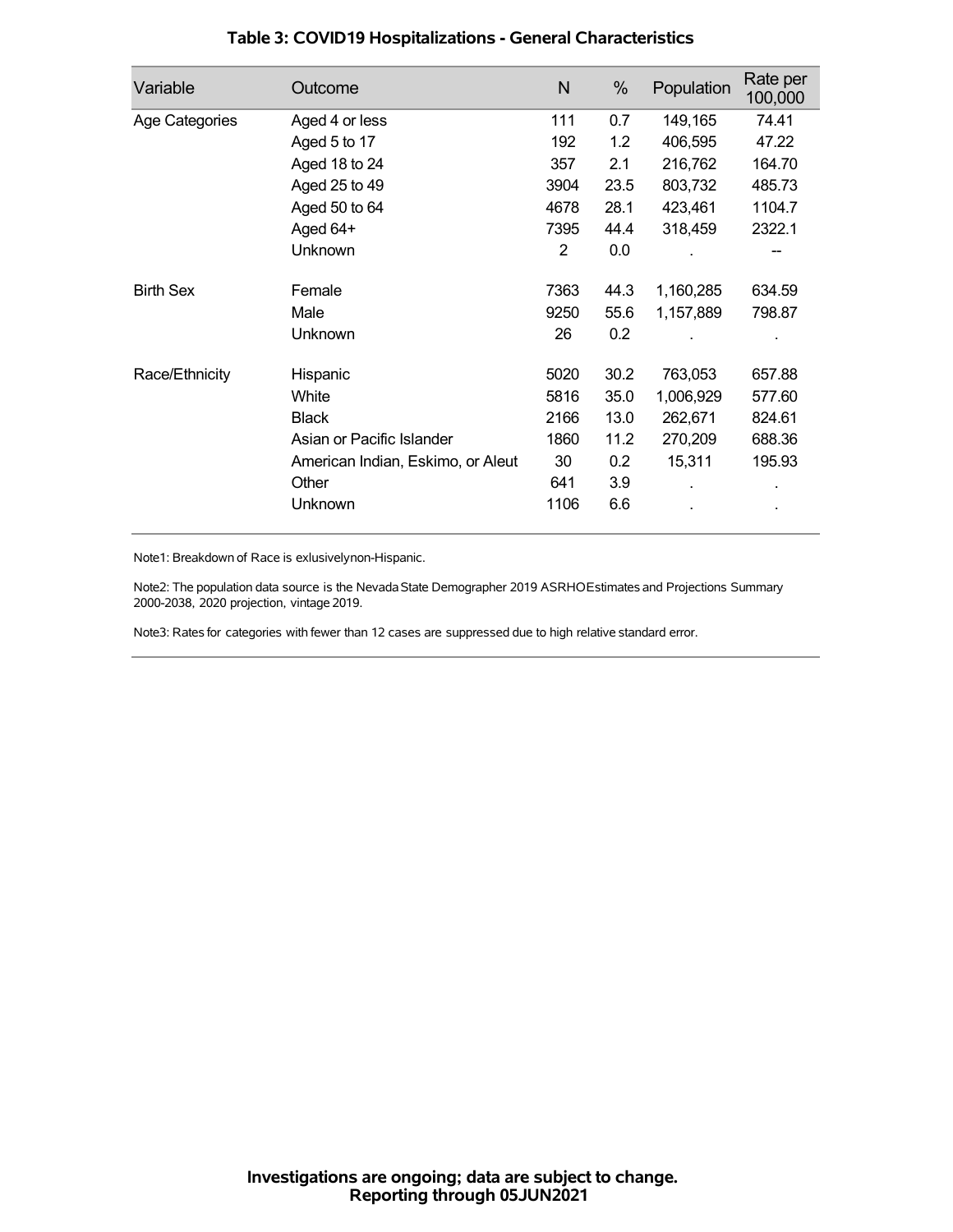| Variable                            | Outcome   | N     | %    |
|-------------------------------------|-----------|-------|------|
| Deceased                            | Yes       | 3742  | 22.5 |
|                                     | <b>No</b> | 12897 | 77.5 |
| ICU                                 | Yes       | 4341  | 26.1 |
|                                     | <b>No</b> | 12298 | 73.9 |
| Intubated                           | Yes       | 2127  | 12.8 |
|                                     | <b>No</b> | 14512 | 87.2 |
| <b>Underlying Medical Condition</b> | Yes       | 10583 | 63.6 |
|                                     | <b>No</b> | 6056  | 36.4 |
| Hypertension                        | Yes       | 6069  | N/A  |
| Immunocompromised                   | Yes       | 366   | N/A  |
| <b>Chronic Heart Disease</b>        | Yes       | 2120  | N/A  |
| <b>Chronic Liver Disease</b>        | Yes       | 216   | N/A  |
| <b>Chronic Kidney Disease</b>       | Yes       | 1465  | N/A  |
| <b>Diabetes</b>                     | Yes       | 4670  | N/A  |
| Neurologic/Neurodevelopmental       | Yes       | 757   | N/A  |
| <b>Chronic Lung Disease</b>         | Yes       | 2539  | N/A  |
| <b>Historically Healthy</b>         | Yes       | 3160  | N/A  |
| Other                               | Yes       | 4260  | N/A  |

# **Table 4: COVID19 Hospitalizations - Morbidity**

Note1: Underlying Medical Condition is any identified health condition.

Note2: The breakdown of health conditions are not mutually exlusive(i.e., a person can have more than one risk factor).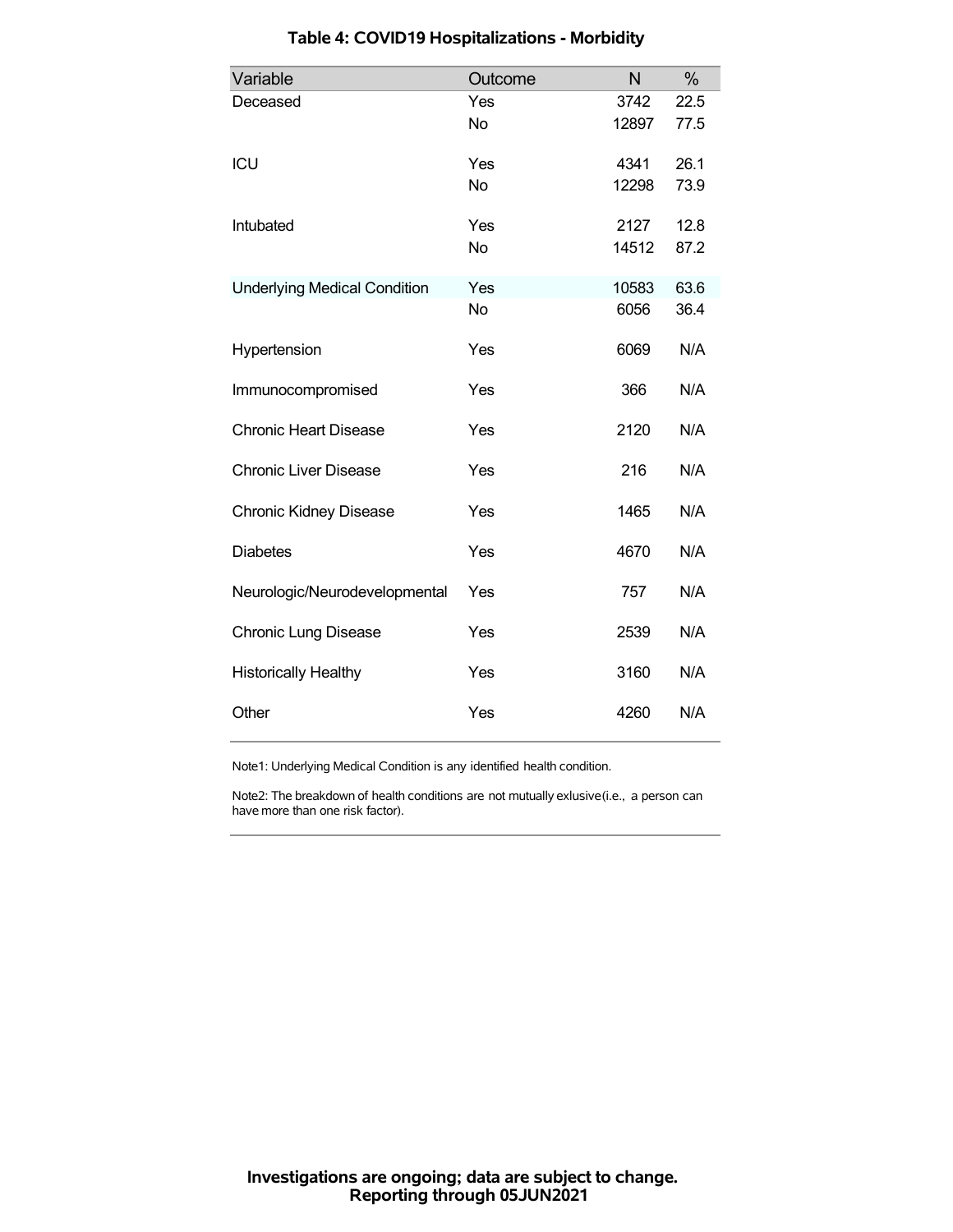| Variable         | Outcome                           | N    | %    | Population | Rate per<br>100,000 |
|------------------|-----------------------------------|------|------|------------|---------------------|
| Age Categories   | Aged 5 to 17                      | 4    | 0.1  | 406,595    |                     |
|                  | Aged 18 to 24                     | 9    | 0.2  | 216,762    |                     |
|                  | Aged 25 to 49                     | 308  | 7.0  | 803,732    | 38.32               |
|                  | Aged 50 to 64                     | 877  | 19.8 | 423,461    | 207.10              |
|                  | Aged 64+                          | 3225 | 72.9 | 318,459    | 1012.7              |
| <b>Birth Sex</b> | Female                            | 1663 | 37.6 | 1,160,285  | 143.33              |
|                  | Male                              | 2753 | 62.2 | 1,157,889  | 237.76              |
|                  | Unknown                           | 7    | 0.2  |            |                     |
| Race/Ethnicity   | Hispanic                          | 1218 | 27.5 | 763,053    | 159.62              |
|                  | White                             | 1990 | 45.0 | 1,006,929  | 197.63              |
|                  | <b>Black</b>                      | 525  | 11.9 | 262,671    | 199.87              |
|                  | Asian or Pacific Islander         | 612  | 13.8 | 270,209    | 226.49              |
|                  | American Indian, Eskimo, or Aleut | 11   | 0.2  | 15,311     |                     |
|                  | Other                             | 46   | 1.0  |            | ٠                   |
|                  | Unknown                           | 21   | 0.5  |            |                     |

### **Table 5: COVID19 Deaths - General Characteristics**

Note1: Breakdown of Race is exlusivelynon-Hispanic.

Note2: The population data source is the Nevada State Demographer 2019 ASRHOEstimates and Projections Summary 2000-2038, 2020 projection, vintage 2019.

Note3: Rates for categories with fewer than 12 cases are suppressed due to high relative standard error.